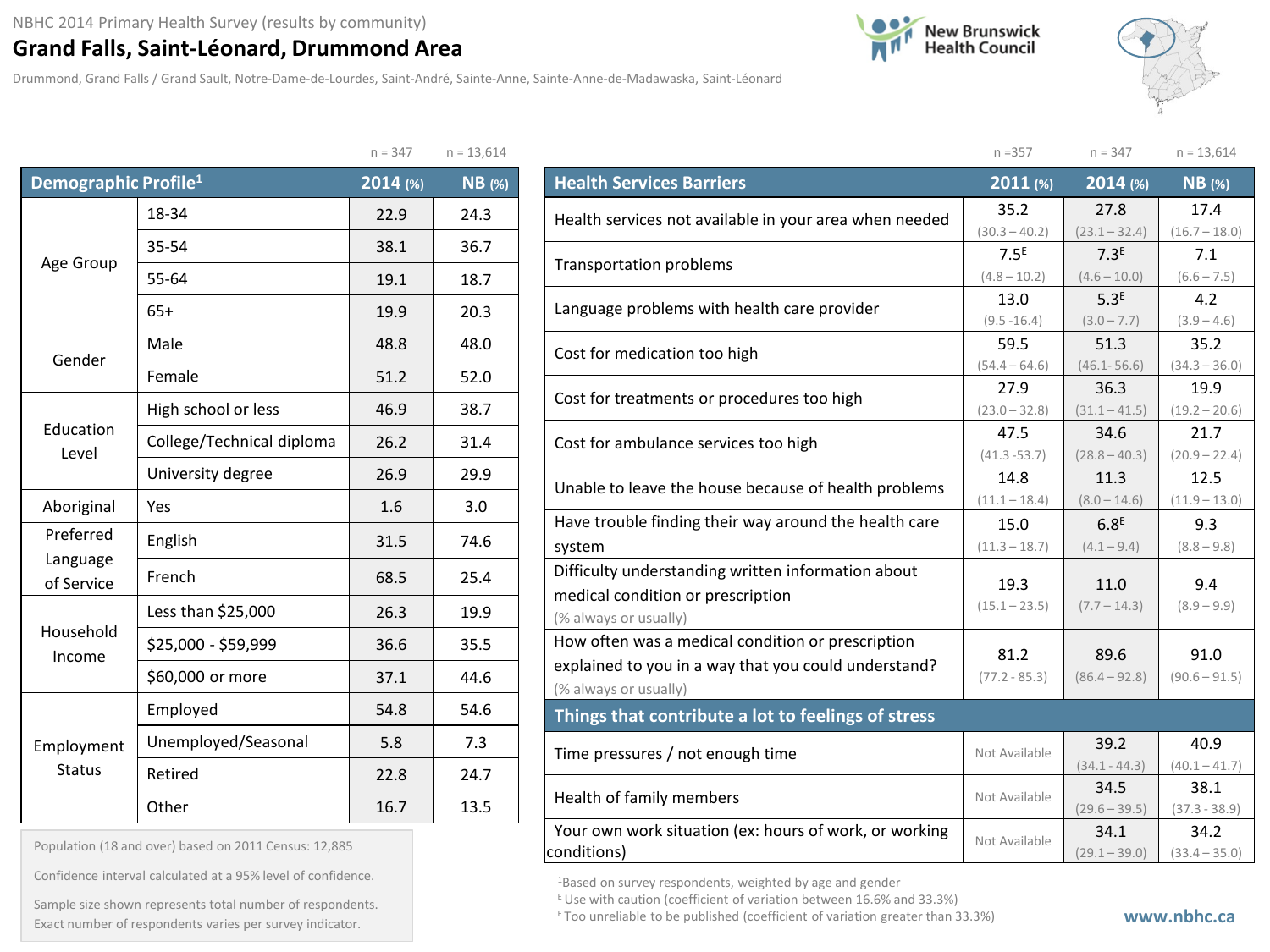## **Grand Falls, Saint-Léonard, Drummond Area**

 $\uparrow$  = Higher than 2011 results

 $\blacktriangleright$  = Lower than 2011 results

| $n = 357$ | $n = 347$ | $n = 347$ | $n = 13614$ |
|-----------|-----------|-----------|-------------|

|                                                  | $n = 357$               | $n = 347$               | $n = 13,614$            |
|--------------------------------------------------|-------------------------|-------------------------|-------------------------|
| <b>Health Profile</b>                            | $2011$ (%)              | 2014 (%)                | <b>NB</b> (%)           |
| Self-rated Health (% very good or excellent)     | 48.5                    | 40.8                    | 50.5                    |
|                                                  | $(43.3 - 53.7)$         | $(35.7 - 45.9)$         | $(49.6 - 51.3)$         |
| Self-rated mental or emotional health            | Not Available           | 61.2                    | 65.4                    |
| (% very good or excellent)                       |                         | $(56.1 - 66.2)$         | $(64.6 - 66.2)$         |
| "My health largely depends on how well I take    | 51.0                    | 45.2                    | 55.2                    |
| care of myself" (% strongly agree)               | $(45.8 - 56.2)$         | $(40.0 - 50.4)$         | $(54.4 - 56.0)$         |
| Number of prescription medications taken on a    | 17.0                    | 18.1                    | 15.2                    |
| regular basis <sup>3</sup> (%6 or more)          | $(12.2 - 21.8)$         | $(12.8 - 23.5)$         | $(14.5 - 15.9)$         |
| Discuss regularly with a health professional on  |                         |                         |                         |
| improving health or preventing illness           | 29.5<br>$(24.7 - 34.3)$ | 27.5<br>$(22.8 - 32.2)$ | 25.4<br>$(24.7 - 26.1)$ |
| (% always or usually)                            |                         |                         |                         |
| How long have you been seeing the same family    | 78.1                    | 77.2                    | 73.0                    |
| doctor? (% 5 years or more)                      | $(73.8 - 82.4)$         | $(72.7 - 81.8)$         | $(72.2 - 73.7)$         |
| Are you limited in doing activities because of a |                         |                         |                         |
| physical or mental condition, or a health        | Not<br>Available        | 25.4                    | 22.1                    |
| problem? (% yes)                                 |                         | $(20.9 - 29.9)$         | $(21.4 - 22.8)$         |
| <b>Memory Loss</b>                               |                         |                         |                         |
| Someone in household has a memory problem        | Not                     | 10.9                    | 9.9                     |
|                                                  | Available               | $(7.7 - 14.2)$          | $(9.4 - 10.4)$          |
| that interferes with day to day function         | Not                     | 2.5 <sup>E</sup>        | 3.9                     |
|                                                  | Available               | $(0.9 - 4.2)$           | $(3.6 - 4.2)$           |
| <b>Health Behaviours</b>                         |                         |                         |                         |
| Eating fruits and vegetables                     | Not Available           | 51.4                    | 50.4                    |
| (% 5 portions or more a day)                     |                         | $(46.2 - 56.7)$         | $(49.5 - 51.2)$         |
| Moderate or vigorous physical activity           | Not Available           | 43.8                    | 49.0                    |
| (% at least 2 1/2 hours a week)                  |                         | $(38.7 - 49.0)$         | $(48.1 - 49.8)$         |
| Current smoker                                   | Not Available           | 25.0                    | 19.2                    |
| (% daily or occasional)                          |                         | $(20.5 - 29.5)$         | $(18.5 - 19.8)$         |
| Unhealthy weight                                 | Not Available           | 31.8                    | 30.8                    |
| (% obese)                                        |                         | $(26.8 - 36.8)$         | $(30.0 - 31.6)$         |

| <b>Chronic Health</b><br>Conditions <sup>1</sup>      | 2011 (%)                           | 2014 (%)                           | $2014^2$ (#) | $NB$ (%)                |
|-------------------------------------------------------|------------------------------------|------------------------------------|--------------|-------------------------|
| One or more chronic<br>health conditions <sup>3</sup> | 53.7<br>$(48.4 - 59.0)$            | 57.7<br>$(52.6 - 62.8)$            | 7,432        | 61.6<br>$(60.8 - 62.4)$ |
| High blood pressure                                   | 28.4<br>$(23.8 - 33.0)$            | 24.5<br>$(20.0 - 29.0)$            | 3,159        | 27.0<br>$(26.2 - 27.7)$ |
| Chronic pain                                          | 15.7<br>$(12.0 - 19.4)$            | 16.8<br>$(12.9 - 20.7)$            | 2,163        | 14.0<br>$(13.5 - 14.6)$ |
| Arthritis                                             | 15.8<br>$(12.1 - 19.6)$            | 15.1<br>$(11.4 - 18.9)$            | 1,951        | 17.4<br>$(16.8 - 18.0)$ |
| Gastric Reflux (GERD)                                 | 16.3<br>$(12.5 - 20.1)$            | 13.8<br>$(10.2 - 17.4)$            | 1,775        | 16.4<br>$(15.8 - 17.0)$ |
| <b>Diabetes</b>                                       | 9.0 <sup>E</sup><br>$(6.1 - 12.0)$ | 10.9<br>$(7.7 - 14.1)$             | 1,403        | 10.7<br>$(10.1 - 11.2)$ |
| Heart disease                                         | 10.8<br>$(7.6 - 14.0)$             | 10.3<br>$(7.1 - 13.5)$             | 1,329        | 8.3<br>$(7.9 - 8.8)$    |
| Depression                                            | 12.9<br>$(9.5 - 16.3)$             | 10.1<br>$(7.0 - 13.2)$             | 1,300        | 14.9<br>$(14.3 - 15.5)$ |
| Cancer                                                | 5.2E<br>$(2.9 - 7.5)$              | 8.6 <sup>E</sup><br>$(5.7 - 11.5)$ | 1,112        | 8.3<br>$(7.8 - 8.7)$    |
| Asthma                                                | 7.8E<br>$(5.0 - 10.5)$             | 8.2 <sup>E</sup><br>$(5.3 - 11.0)$ | 1,051        | 11.8<br>$(11.3 - 12.4)$ |
| Mood disorder other<br>than depression                | F                                  | 3.8 <sup>E</sup><br>$(1.8 - 5.8)$  | 492          | 3.0<br>$(2.7 - 3.2)$    |
| Stroke                                                | F                                  | 3.4 <sup>E</sup><br>$(1.5 - 5.3)$  | 436          | 2.5<br>$(2.2 - 2.8)$    |
| Emphysema or COPD                                     | 5.2E<br>$(2.9 - 7.5)$              | 2.7 <sup>E</sup><br>$(1.0 - 4.3)$  | 344          | 3.0<br>$(2.7 - 3.3)$    |

Confidence interval calculated at a 95% level of confidence.

Symbols  $\bigwedge$  and  $\bigvee$  indicate a statistically significant difference at the 95% level of confidence.

Sample size shown represents total number of respondents. Exact number of respondents varies per survey indicator.

<sup>1</sup> Self-reported based on survey respondents

<sup>2</sup> Estimated number of citizens who have the selected chronic health condition

<sup>3</sup> Among the twelve chronic health conditions listed in table located at the right of this page.

 $E$  Use with caution (coefficient of variation between 16.6% and 33.3%)

F Too unreliable to be published (coefficient of variation greater than 33.3%)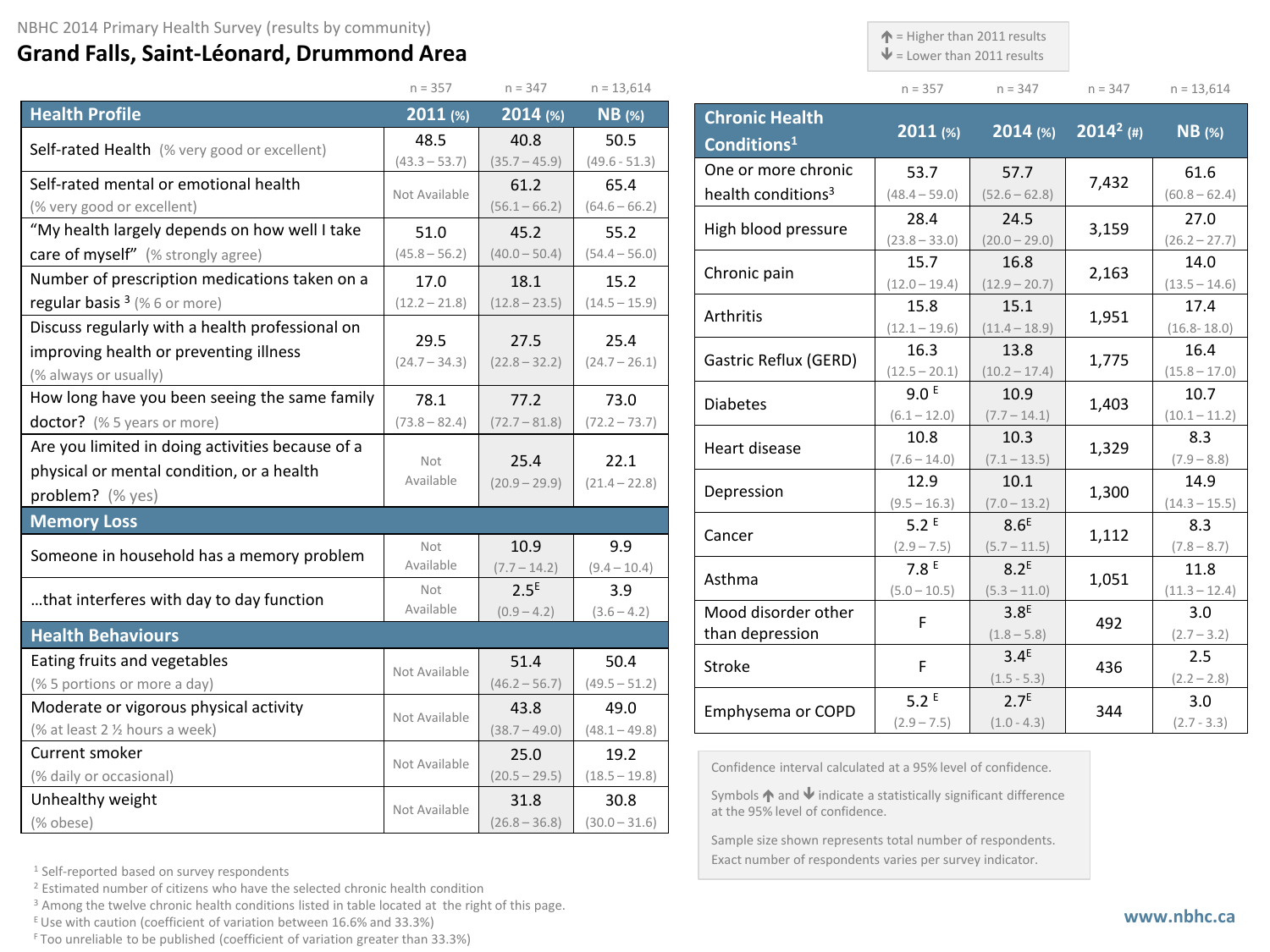|                        | NBHC 2014 Primary Health Survey (results by community)<br>Grand Falls, Saint-Léonard, Drummond Area |                                                                                                                                                                                           | $B =$ Better than 2011 results<br>$W =$ Worse than 2011 results |                     |                         |                             |                |                         |
|------------------------|-----------------------------------------------------------------------------------------------------|-------------------------------------------------------------------------------------------------------------------------------------------------------------------------------------------|-----------------------------------------------------------------|---------------------|-------------------------|-----------------------------|----------------|-------------------------|
|                        |                                                                                                     |                                                                                                                                                                                           |                                                                 |                     | $n = 357$               | $n = 347$                   | 1 to 33        | $n=13,614$              |
|                        |                                                                                                     | <b>Primary Health Indicator</b>                                                                                                                                                           |                                                                 |                     | 2011                    | 2014                        | Rank $^2$      | <b>NB</b>               |
|                        |                                                                                                     | <b>Accessibility</b><br>The ability of patients/clients to obtain care/service at the right place and the right time, based on respective needs, in the official language of their choice |                                                                 |                     |                         |                             |                |                         |
|                        | $A-1$                                                                                               | Has a personal family doctor (% yes)                                                                                                                                                      |                                                                 |                     | 97.9<br>$(96.4 - 99.4)$ | $w$ 92.1<br>$(89.3 - 94.9)$ | 22             | 92.1<br>$(91.7 - 92.5)$ |
|                        | $A-2$                                                                                               | Calling family doctor's office during regular practice hours (% very easy or somewhat easy)                                                                                               |                                                                 |                     | 82.0<br>$(78.0 - 86.0)$ | 89.4<br>$(86.0 - 92.8)$     | 3              | 78.3<br>$(77.6 - 79.0)$ |
| Personal Family Doctor | $A-3$                                                                                               | Family doctor has extended office hours (after 5pm or on weekends) (% yes)                                                                                                                |                                                                 |                     | Not available           | 12.5<br>$(8.9 - 16.1)$      | 23             | 16.2<br>$(15.6 - 16.8)$ |
|                        | $A-4$                                                                                               | Family doctor has an <b>after-hour arrangement</b> when office is closed $(\%$ yes)                                                                                                       |                                                                 |                     | 10.6<br>$(7.4 - 13.8)$  | 12.0<br>$(8.5 - 15.5)$      | 25             | 18.2<br>$(17.5 - 18.9)$ |
|                        | $A-5$                                                                                               |                                                                                                                                                                                           | (% on same day or next day)                                     |                     | 30.0<br>$(25.2 - 34.8)$ | 30.2<br>$(25.1 - 35.3)$     | 18             | 30.1<br>$(29.3 - 30.9)$ |
|                        |                                                                                                     | How quickly appointment can be made with family doctor                                                                                                                                    | (% within 5 days)                                               |                     | 40.3<br>$(35.0 - 45.6)$ | 49.0<br>$(43.4 - 54.6)$     | 27             | 60.3<br>$(59.4 - 61.2)$ |
|                        | $A-6$                                                                                               | Nurse working with family doctor who is regularly involved in health care $(\%$ yes)                                                                                                      |                                                                 |                     | 12.9<br>$(9.5 - 16.4)$  | 15.5<br>$(11.5 - 19.4)$     | 31             | 27.5<br>$(26.7 - 28.3)$ |
|                        | $A-7$                                                                                               | Has access to a <b>primary health team</b> <sup>3</sup> (% yes)                                                                                                                           |                                                                 |                     | 21.3<br>$(17.0 - 25.6)$ | 15.4<br>$(11.7 - 19.1)$     | 31             | 28.5<br>$(27.8 - 29.2)$ |
|                        | $A-8$                                                                                               | Wait time at the hospital emergency department (% less than 4 hours)                                                                                                                      |                                                                 |                     | 80.9<br>$(75.5 - 86.3)$ | 85.5<br>$(80.7 - 90.3)$     | $\overline{7}$ | 73.9<br>$(72.7 - 75.1)$ |
|                        |                                                                                                     | How often citizens received the health care service they needed in the                                                                                                                    |                                                                 | English $4$         | 74.6<br>$(67.4 - 81.8)$ | 81.0<br>$(73.1 - 88.9)$     |                | 95.2<br>$(94.8 - 95.6)$ |
|                        | $A-9$                                                                                               | official language of their choice<br>(% who always received service in language of preference)                                                                                            |                                                                 | French <sup>4</sup> | 83.2<br>$(77.9 - 88.5)$ | 76.5<br>$(70.7 - 82.3)$     |                | 72.6<br>$(71.0 - 74.2)$ |

 $2$  Indicator rank across 33 communities, from best (1) to worst (33)

<sup>3</sup> Primary health team: Has access to a family doctor and has access to either a nurse practitioner or a nurse or other health professionals at their family doctor's office

<sup>F</sup> Too unreliable to be published (coefficient of variation greater than 33.3%)

Confidence interval calculated at a 95% level of confidence.

Symbols **B** and **W** indicate a statistically significant difference at the 95% level of confidence.

Sample size shown represents total number of respondents. Exact number of respondents varies per survey indicator.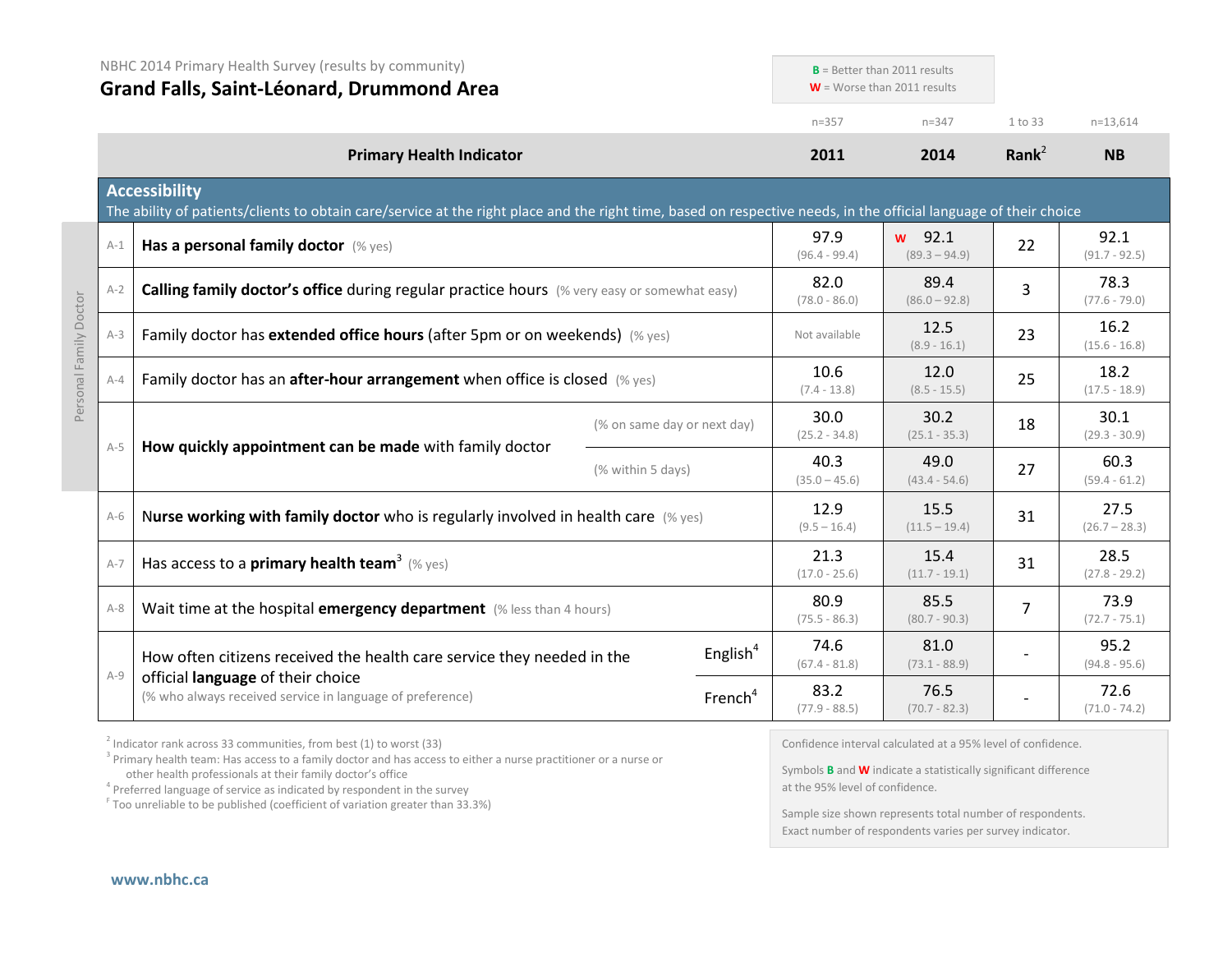| NBHC 2014 Primary Health Survey (results by community)<br>Grand Falls, Saint-Léonard, Drummond Area |                                                                                                                                                                                                                                                                                                             |                              | $B =$ Better than 2011 results<br>$W =$ Worse than 2011 results |                   |                            |
|-----------------------------------------------------------------------------------------------------|-------------------------------------------------------------------------------------------------------------------------------------------------------------------------------------------------------------------------------------------------------------------------------------------------------------|------------------------------|-----------------------------------------------------------------|-------------------|----------------------------|
|                                                                                                     |                                                                                                                                                                                                                                                                                                             | $n = 357$                    | $n = 347$                                                       | 1 to 33           | $n=13,614$                 |
|                                                                                                     | <b>Primary Health Indicator</b>                                                                                                                                                                                                                                                                             | 2011                         | 2014                                                            | Rank <sup>2</sup> | <b>NB</b>                  |
|                                                                                                     | <b>Appropriateness</b><br>Care/service provided is relevant to the patients'/clients' needs and based on established standards                                                                                                                                                                              |                              |                                                                 |                   |                            |
| $Q-1$                                                                                               | Adults 65 and over who received their flu shot in the last year $(\%$ yes)                                                                                                                                                                                                                                  | Not available                | 59.1<br>$(43.5 - 74.7)$                                         | 29                | 70.6<br>$(69.2 - 72.0)$    |
| $Q-2$                                                                                               | Adults with one or more of four select chronic health conditions <sup>5</sup> who had<br><b>measurements for blood pressure</b> in the past 12 months (% yes)                                                                                                                                               | 91.6<br>$(87.0 - 96.2)$      | 89.1<br>$(83.2 - 95.0)$                                         | 22                | 91.3<br>$(90.6 - 92.0)$    |
| $Q-3$                                                                                               | Adults with one or more of four select chronic health conditions <sup>5</sup> who had<br><b>measurements for cholesterol</b> in the past 12 months (% yes)                                                                                                                                                  | 82.5<br>$(76.2 - 88.8)$      | 81.8<br>$(74.4 - 89.2)$                                         | 6                 | 76.3<br>$(75.2 - 77.4)$    |
| $Q-4$                                                                                               | Adults with one or more of four select chronic health conditions <sup>5</sup> who had<br><b>measurements for blood sugar in the past 12 months</b> (% yes)                                                                                                                                                  | 86.2<br>$(80.4 - 91.9)$      | 78.1<br>$(70.2 - 86.0)$                                         | 10                | 73.9<br>$(72.8 - 75.0)$    |
| $O - 5$                                                                                             | Adults with one or more of four select chronic health conditions <sup>5</sup> who had<br><b>measurements for body weight</b> in the past 12 months (% yes)                                                                                                                                                  | 59.4<br>$(51.3 - 67.4)$      | 57.9<br>$(48.5 - 67.3)$                                         | 18                | 59.3<br>$(58.0 - 60.6)$    |
| $Q-6$                                                                                               | How often family doctor helps citizens coordinate the care from other health care<br>providers and places (% always)                                                                                                                                                                                        | 65.8<br>$(59.7 - 71.9)$      | 67.9<br>$(61.1 - 74.7)$                                         | 23                | 70.7<br>$(69.7 - 71.7)$    |
|                                                                                                     | <b>Effectiveness</b><br>Care/service, intervention or action achieves the desired results                                                                                                                                                                                                                   |                              |                                                                 |                   |                            |
| $Q-7$                                                                                               | Citizens with a chronic health condition <sup>7</sup> who are confident in controlling and managing<br>their health condition (% very confident)                                                                                                                                                            | 32.3<br>$(26.1 - 38.5)$      | 36.5<br>$(29.8 - 43.2)$                                         | 30                | 42.2<br>$(41.2 - 43.2)$    |
| <b>Safety</b>                                                                                       | Potential risks of an intervention or the environment are avoided or minimized                                                                                                                                                                                                                              |                              |                                                                 |                   |                            |
| $Q - 8$                                                                                             | Citizens with a chronic health condition <sup>7</sup> who know what each of their prescribed<br><b>medications do</b> (% strongly agree)                                                                                                                                                                    | 40.1<br>$(33.3 - 46.9)$      | 32.0<br>$(24.9 - 39.1)$                                         | 25                | 47.7<br>$(46.6 - 48.8)$    |
| $Q - 9$                                                                                             | Was harmed due to a medical error or mistake as a result of health care services<br>received in the last 12 months (excluding hospital stay) (% yes)                                                                                                                                                        | $5.4^{E,6}$<br>$(3.0 - 7.7)$ | F                                                               |                   | $2.7^{6}$<br>$(2.4 - 3.0)$ |
|                                                                                                     | $2$ Indicator rank across 33 communities, from best (1) to worst (33)<br>.<br>the comment of the comment of the comment of the comment of the comment of the comment of the comment of the comment of the comment of the comment of the comment of the comment of the comment of the comment of the comment |                              | Confidence interval calculated at a 95% level of confidence.    |                   |                            |

 $5$  Self-reported by respondent: Diabetes, heart disease, stroke or high blood pressure  $6$  For this type of indicator, a "better" result is achieved when the indicator has a "lower" value

<sup>7</sup> Self-reported by respondent: Arthritis, asthma, cancer, chronic pain, depression, diabetes, emphysema or COPD, gastric reflux (GERD), heart disease, high blood pressure or hypertension, mood disorder other than depression, or stroke E Use with caution (coefficient of variation between 16.7% and 33.3%)

<sup>F</sup> Too unreliable to be published (coefficient of variation greater than 33.3%)

Symbols **B** and **W** indicate a statistically significant difference at the 95% level of confidence.

Sample size shown represents total number of respondents. Exact number of respondents varies per survey indicator.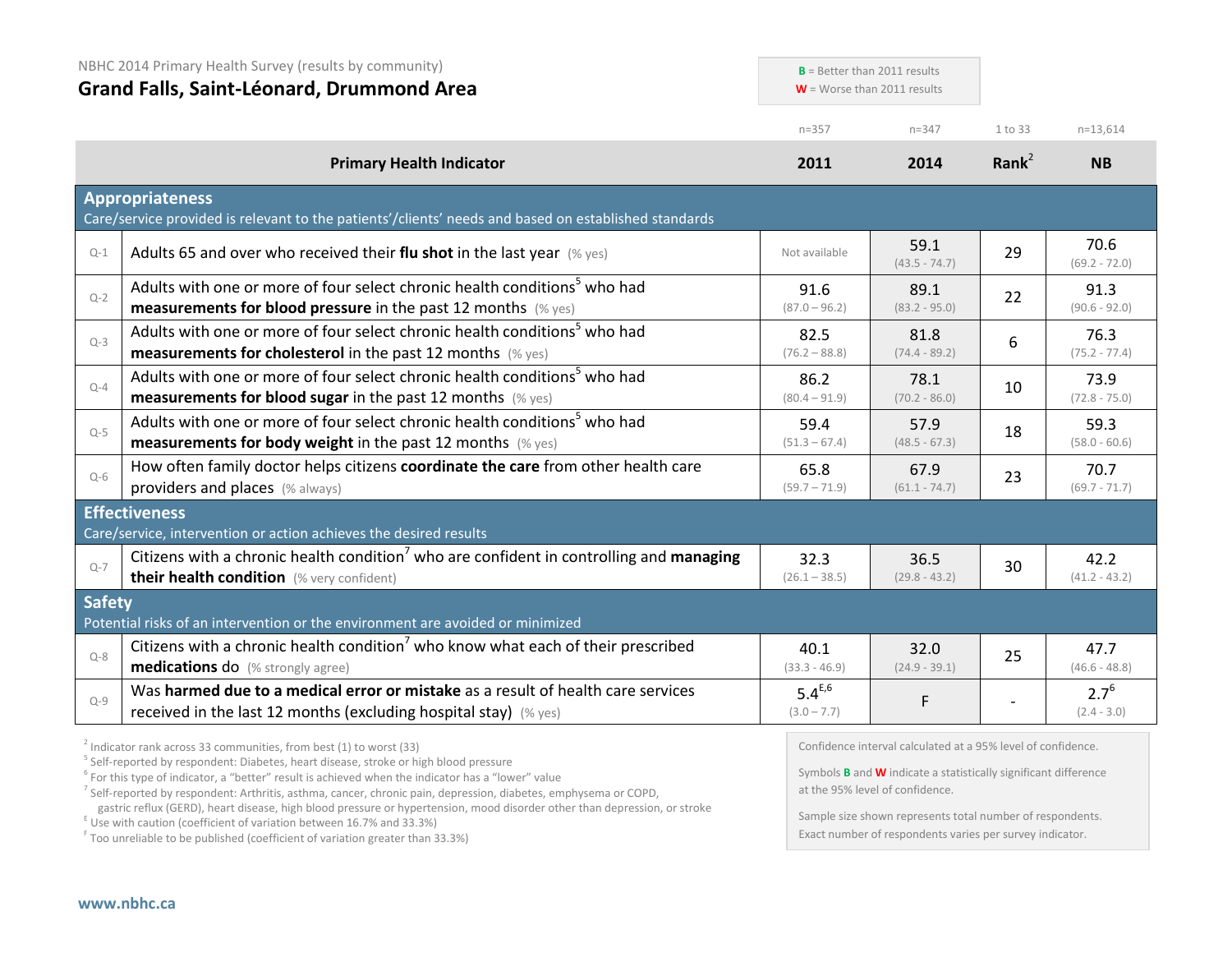NBHC 2014 Primary Health Survey (results by community)

| Grand Falls, Saint-Léonard, Drummond Area |                                                                                                                            | $B =$ Better than 2011 results<br>$W =$ Worse than 2011 results |                                    |                   |                               |
|-------------------------------------------|----------------------------------------------------------------------------------------------------------------------------|-----------------------------------------------------------------|------------------------------------|-------------------|-------------------------------|
|                                           |                                                                                                                            | $n = 357$                                                       | $n = 347$                          | 1 to 33           | $n=13,614$                    |
|                                           | <b>Primary Health Indicator</b>                                                                                            | 2011                                                            | 2014                               | Rank <sup>2</sup> | <b>NB</b>                     |
|                                           | <b>Efficiency</b><br>Achieving the desired results with the most cost-effective use of resources                           |                                                                 |                                    |                   |                               |
| $Q - 10$                                  | Model of care used most often when sick or in need of care from a health professional<br>(% hospital emergency department) | $35.2^{6}$<br>$(30.2 - 40.2)$                                   | $34.3^{6}$<br>$(29.3 - 39.3)$      | 31                | $11.5^{6}$<br>$(11.0 - 12.0)$ |
| $Q-11$                                    | Has used Tele-Care or other telephone information lines in the last 12 months $(\%$ yes)                                   | 13.4<br>$(9.9 - 16.9)$                                          | 8.3 <sup>E</sup><br>$(5.4 - 11.2)$ | 8                 | 7.4<br>$(7.0 - 7.8)$          |
|                                           | <b>Use of services</b><br>Using primary health services in the last 12 months                                              |                                                                 |                                    |                   |                               |
| $U-1$                                     | Visited a personal family doctor (% yes)                                                                                   | 84.0<br>$(80.2 - 87.8)$                                         | 76.4<br>$(72.0 - 80.8)$            | 26                | 80.3<br>$(79.6 - 81.0)$       |
| $U-2$                                     | Visited a hospital emergency department (% yes)                                                                            | 57.3<br>$(52.2 - 62.4)$                                         | 60.3<br>$(55.2 - 65.4)$            | 3                 | 41.3<br>$(40.5 - 42.1)$       |
| $U-3$                                     | Visited a specialist (% yes)                                                                                               | Not available                                                   | 53.4<br>$(48.2 - 58.6)$            | 24                | 56.4<br>$(55.6 - 57.2)$       |
| $U-4$                                     | Visited an after-hours clinic or a walk-in clinic (% yes)                                                                  | 5.3 <sup>E</sup><br>$(3.0 - 7.6)$                               | 6.1 <sup>E</sup><br>$(3.6 - 8.6)$  | 33                | 24.3<br>$(23.6 - 25.0)$       |
| $U-5$                                     | Visited an alternative practitioner (% yes)                                                                                | Not available                                                   | 35.0<br>$(30.0 - 40.0)$            | $\overline{2}$    | 25.2<br>$(24.5 - 25.9)$       |
| $U-6$                                     | Visited a community health centre (% yes)                                                                                  | 2.7 <sup>E</sup><br>$(1.0 - 4.4)$                               | 4.3 $E$<br>$(2.2 - 6.4)$           | 24                | 6.9<br>$(6.5 - 7.3)$          |
| $U-7$                                     | Used ambulance services (% yes)                                                                                            | 6.8 <sup>E</sup><br>$(4.2 - 9.4)$                               | 9.0 <sup>E</sup><br>$(6.0 - 12.0)$ | 18                | 5.7<br>$(5.3 - 6.1)$          |
| $U-8$                                     | Visited a nurse practitioner (% yes)                                                                                       | F                                                               | 4.8 <sup>E</sup><br>$(2.6 - 7.0)$  | 26                | 7.7<br>$(7.3 - 8.1)$          |
| $U-9$                                     | Visited a health professional at a private clinic (% yes)                                                                  | Not available                                                   | 24.0<br>$(19.6 - 28.4)$            | 14                | 23.7<br>$(23.0 - 24.4)$       |

 $2$  Indicator rank across 33 communities. Under "efficiency" the rank is from best (1) to worst (33). Under "use of services" the rank is from highest (1) to lowest (33).

<sup>6</sup> For this type of indicator, a "better" result is achieved when the indicator has a "lower" value  $E$ <sup>E</sup> Use with caution (coefficient of variation between 16.7% and 33.3%)

<sup>F</sup> Too unreliable to be published (coefficient of variation greater than 33.3%)

Confidence interval calculated at a 95% level of confidence.

**B**  $\mathbf{B}$  = Better than 2011 results that

Symbols **B** and **W** indicate a statistically significant difference at the 95% level of confidence.

Sample size shown represents total number of respondents. Exact number of respondents varies per survey indicator.